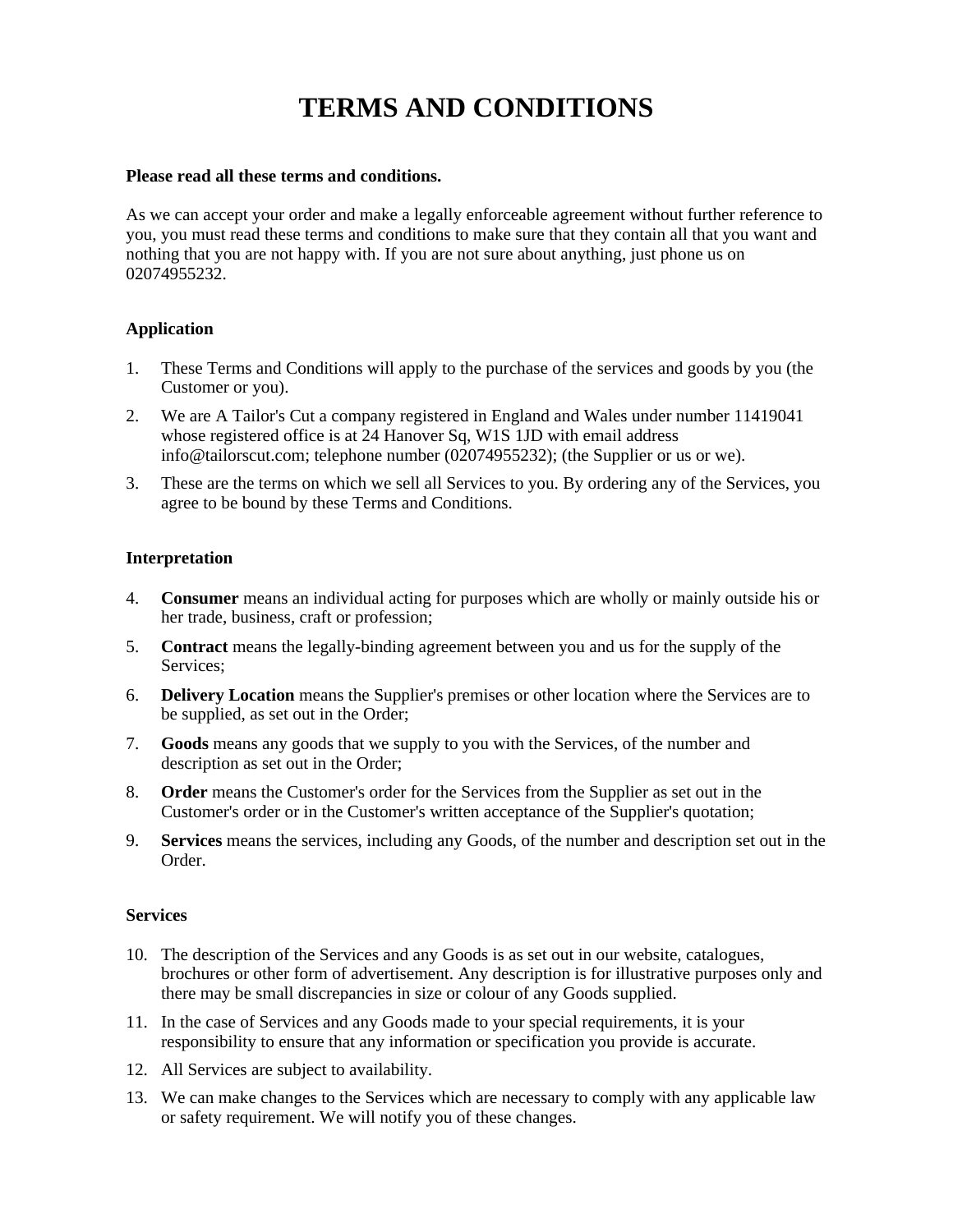### **Customer responsibilities**

- 14. You must co-operate with us in all matters relating to the Services, provide us and our authorised employees and representatives with access to any premises under your control as required, provide us with all information required to perform the Services and obtain any necessary licences and consents (unless otherwise agreed).
- 15. Failure to comply with the above is a Customer default which entitles us to suspend performance of the Services until you remedy it or if you fail to remedy it following our request, we can terminate the Contract with immediate effect on written notice to you.

## **Basis of Sale**

- 16. The description of the Services and any Goods in our website, catalogues, brochures or other form of advertisement does not constitute a contractual offer to sell the Services or Goods.
- 17. When an Order has been made, we can reject it for any reason, although we will try to tell you the reason without delay.
- 18. A Contract will be formed for the Services ordered, only upon the Supplier sending an email to the Customer saying that the Order has been accepted or, if earlier, the Supplier's delivery of the Services to the Customer.
- 19. Any quotation or estimate of Fees (as defined below) is valid for a maximum period of days from its date, unless we expressly withdraw it at an earlier time.
- 20. No variation of the Contract, whether about description of the Services, Fees or otherwise, can be made after it has been entered into unless the variation is agreed by the Customer and the Supplier in writing.
- 21. We intend that these Terms and Conditions apply only to a Contract entered into by you as a Consumer where we, the Supplier and you the Customer, enter the Contract at any of the Supplier's business premises, and where the Contract is not a contract (i) for which an offer was made by the Customer in the Supplier's and the Customer's simultaneous physical presence away from those premises, or (ii) made immediately after the Customer was personally and individually addressed in the Supplier's and the Customer's simultaneous physical presence away from those premises. If this is not the case, you must tell us, so that we can provide you with a different contract with terms which are more appropriate to you and which might, in some way, be better for you, eg by giving cancellation rights pursuant to consumer protection law. Business premises means immovable retail premises where we carry on business on a permanent basis or, in the case of movable retail premises, on a usual basis.

#### **Fees and Payment**

- 22. The fees (Fees) for the Services, the price of any Goods (if not included in the Fees) and any additional delivery or other charges is that set out in our price list current at the date of the Order or such other price as we may agree in writing. Prices for Services may be calculated on a fixed fee or on a standard rate basis.
- 23. Fees and charges include VAT at the rate applicable at the time of the Order.
- 24. Payment for Services must be made at least 1 day in advance of delivery. You must pay in cash or by submitting your credit or debit card details with your Order and we can take payment immediately or otherwise before delivery of the Services.

## **Delivery**

25. We will deliver the Services, including any Goods, to the Delivery Location by the time or within the agreed period or, failing any agreement: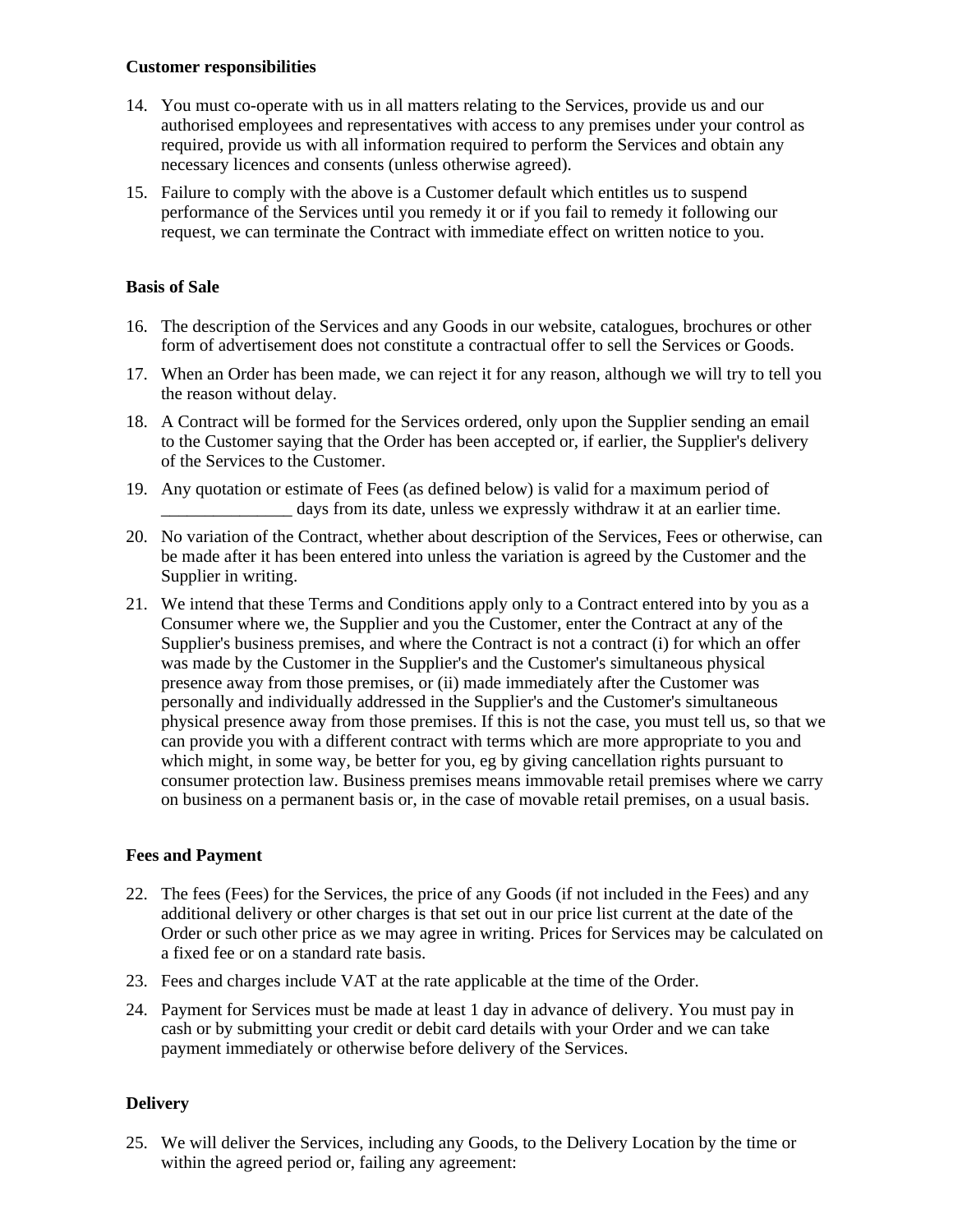- a. in the case of Services, within a reasonable time; and
- b. in the case of Goods, without undue delay and, in any event, not more than 30 calender days from the day on which the Contract is entered into.
- 26. In any case, regardless of events beyond our control, if we do not deliver the Services on time, you can require us to reduce the Fees or charges by an appropriate amount (including the right to receive a refund for anything already paid above the reduced amount). The amount of the reduction can, where appropriate, be up to the full amount of the Fees or charges.
- 27. In any case, regardless of events beyond our control, if we do not deliver the Goods on time, you can (in addition to any other remedies) treat the Contract at an end if:
	- a. we have refused to deliver the Goods, or if delivery on time is essential taking into account all the relevant circumstances at the time the Contract was made, or you said to us before the Contract was made that delivery on time was essential; or
	- b. after we have failed to deliver on time, you have specified a later period which is appropriate to the circumstances and we have not delivered within that period.
- 28. If you treat the Contract at an end, we will (in addition to other remedies) promptly return all payments made under the Contract.
- 29. If you were entitled to treat the Contract at an end, but do not do so, you are not prevented from cancelling the Order for any Goods or rejecting Goods that have been delivered and, if you do this, we will (in addition to other remedies) without delay return all payments made under the Contract for any such cancelled or rejected Goods. If the Goods have been delivered, you must return them or allow us to collect them from you and we will pay the costs of this.
- 30. If any Goods form a commercial unit (a unit is a commercial unit if division of the unit would materially impair the value of the goods or the character of the unit) you cannot cancel or reject the Order for some of those Goods without also cancelling or rejecting the Order for the rest of them.
- 31. We do not generally deliver to addresses outside England and Wales, Scotland, Northern Ireland, the Isle of Man and Channels Islands. If, however, we accept an Order for delivery outside that area, you may need to pay import duties or other taxes, as we will not pay them.
- 32. You agree we may deliver the Goods in instalments if we suffer a shortage of stock or other genuine and fair reason, subject to the above provisions and provided you are not liable for extra charges.
- 33. If you or your nominee fail, through no fault of ours, to take delivery of the Services at the Delivery Location, we may charge the reasonable costs of storing and redelivering them.
- 34. The Goods will become your responsibility from the completion of delivery or Customer collection. You must, if reasonably practicable, examine the Goods before accepting them.

#### **Risk and Title**

- 35. Risk of damage to, or loss of, any Goods will pass to you when the Goods are delivered to you.
- 36. You do not own the Goods until we have received payment in full. If full payment is overdue or a step occurs towards your bankruptcy, we can choose, by notice to cancel any delivery and end any right to use the Goods still owned by you, in which case you must return them or allow us to collect them.

#### **Withdrawal and cancellation**

37. You can withdraw the Order by telling us before the Contract is made, if you simply wish to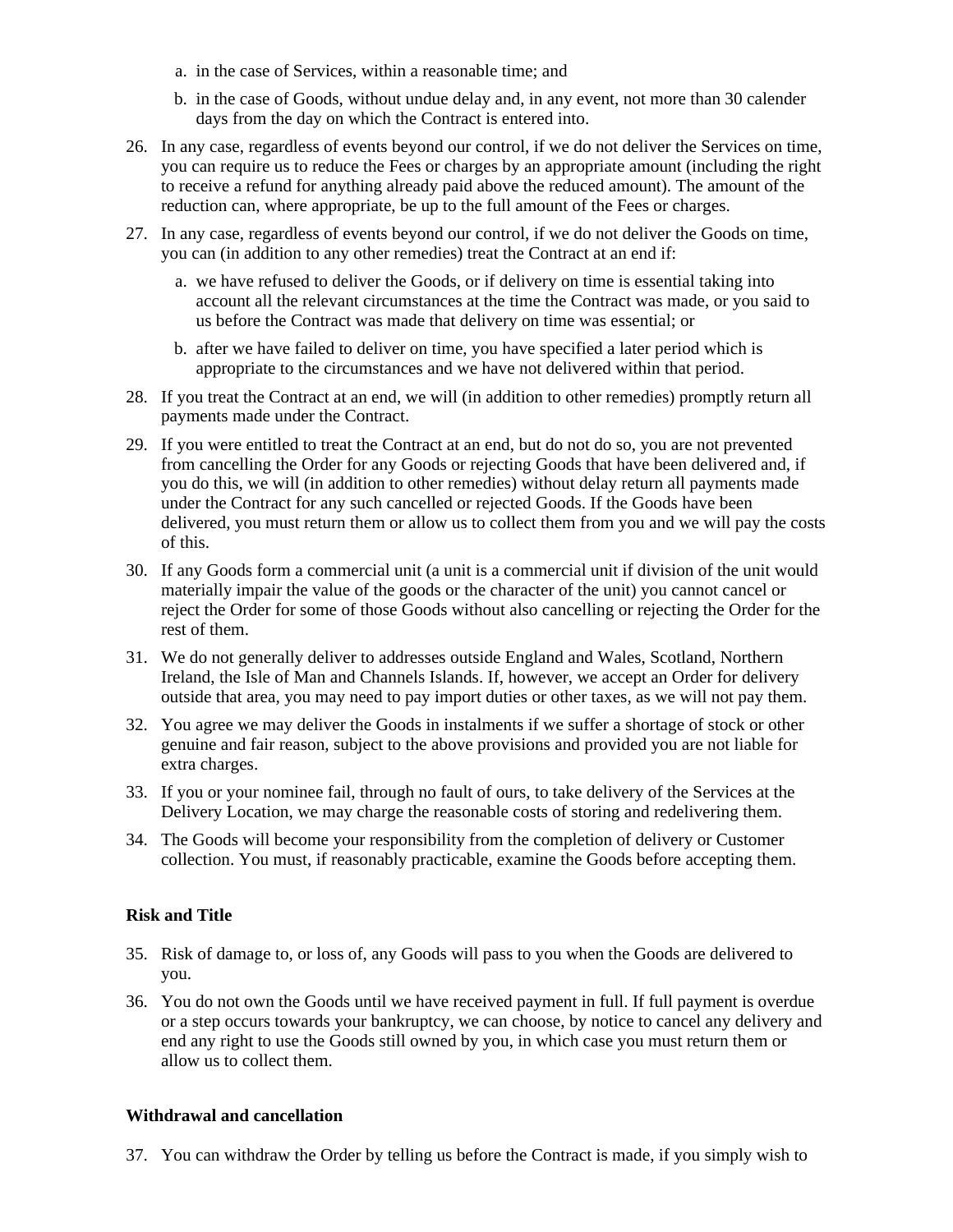change your mind and without giving us a reason, and without incurring any liability.

38. You can cancel the Contract except for any Goods which are made to your special requirements by telling us no later than 1 calendar day from the day the Contract was entered into. If you simply wish to change your mind and without giving us a reason, and without liability, except in that case, you must return to any of our business premises the Goods in undamaged condition at your own expense. Then we must without delay refund to you the price for those Goods and Services which have been paid for in advance, but we can retain any separate delivery charge. This does not affect your rights when the reason for the cancellation is any defective Goods or Services.

## **Conformity**

- 39. We have a legal duty to supply the Goods in conformity with the Contract, and will not have conformed if it does not meet the following obligation.
- 40. Upon delivery, the Goods will:
	- a. be of satisfactory quality;
	- b. be reasonably fit for any particular purpose for which you buy the Goods which, before the Contract is made, you made known to us (unless you do not actually rely, or it is unreasonable for you to rely, on our skill and judgment) and be fit for any purpose held out by us or set out in the Contract; and
	- c. conform to their description.
- 41. It is not a failure to conform if the failure has its origin in your materials.
- 42. We will supply the Services with reasonable skill and care.
- 43. We will provide the following after-sales service: We will proceed to correct any faulty mending or alterations done by us, free of charge within 2 weeks from the day of collection
- 44. In relation to the Services, anything we say or write to you, or anything someone else says or writes to you on our behalf, about us or about the Services, is a term of the Contract (which we must comply with) if you take it into account when deciding to enter this Contract, or when making any decision about the Services after entering into this Contract. Anything you take into account is subject to anything that qualified it and was said or written to you by us or on behalf of us on the same occasion, and any change to it that has been expressly agreed between us (before entering this Contract or later).

#### **Duration, termination and suspension**

- 45. The Contract continues as long as it takes us to perform the Services.
- 46. Either you or we may terminate the Contract or suspend the Services at any time by a written notice of termination or suspension to the other if that other:
	- a. commits a serious breach, or series of breaches resulting in a serious breach, of the Contract and the breach either cannot be fixed or is not fixed within 30 days of the written notice; or
	- b. is subject to any step towards its bankruptcy or liquidation.
- 47. On termination of the Contract for any reason, any of our respective remaining rights and liabilities will not be affected.

#### **Privacy**

48. Your privacy is critical to us. We respect your privacy and comply with the General Data Protection Regulation with regard to your personal information.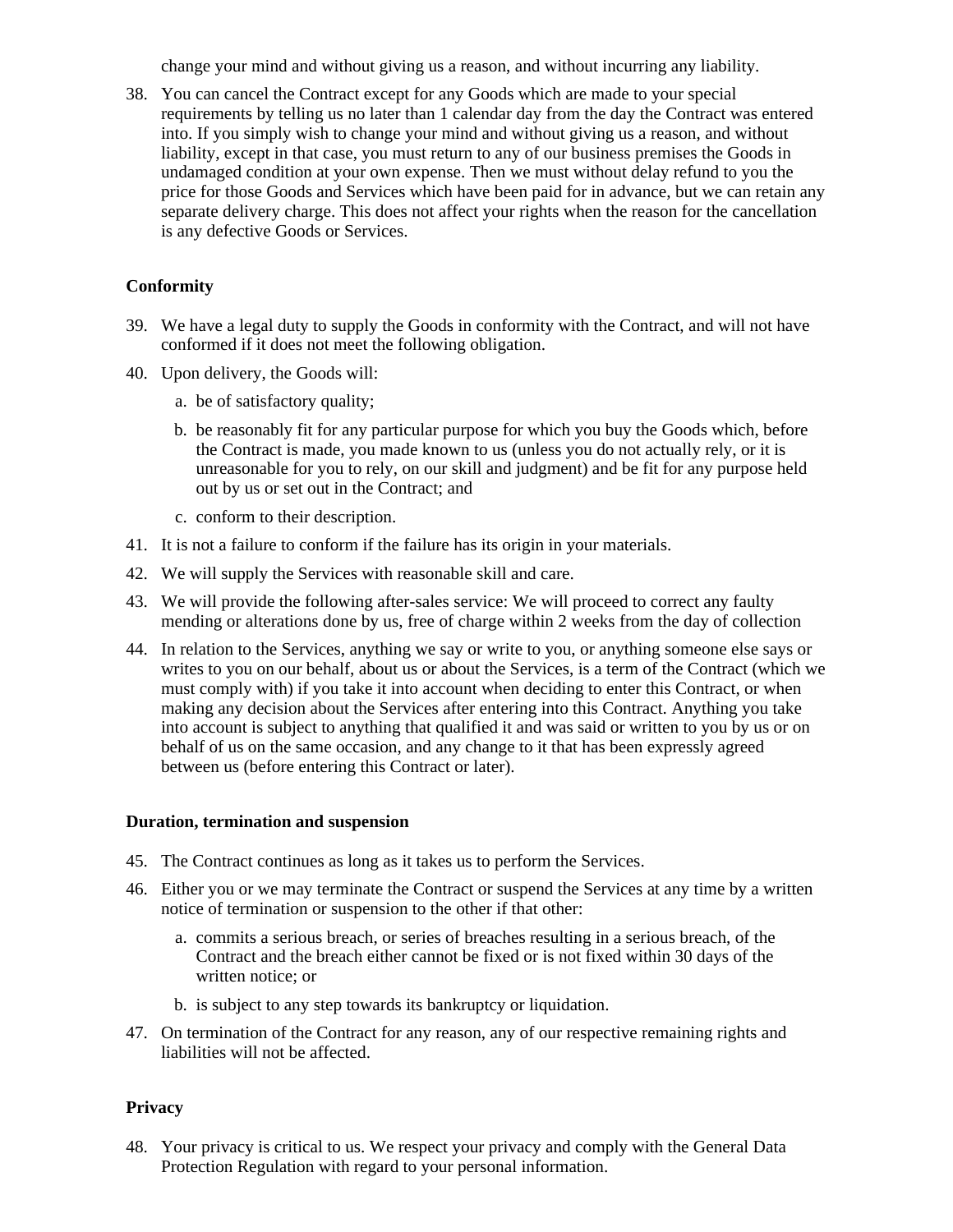- 49. These Terms and Conditions should be read alongside, and are in addition to our policies, including our privacy policy and cookies policy which can be found on our website.
- 50. For the purposes of these Terms and Conditions:
	- a. 'Data Protection Laws' means any applicable law relating to the processing of Personal Data, including, but not limited to the Directive 95/46/EC (Data Protection Directive) or the GDPR.
	- b. 'GDPR' means the General Data Protection Regulation (EU) 2016/679.
	- c. 'Data Controller', 'Personal Data' and 'Processing' shall have the same meaning as in the GDPR.
- 51. We are a Data Controller of the Personal Data we Process in providing the Services and Goods to you.
- 52. Where you supply Personal Data to us so we can provide Services and Goods to you, and we Process that Personal Data in the course of providing the Services and Goods to you, we will comply with our obligations imposed by the Data Protection Laws:
	- a. before or at the time of collecting Personal Data, we will identify the purposes for which information is being collected;
	- b. we will only Process Personal Data for the purposes identified;
	- c. we will respect your rights in relation to your Personal Data; and
	- d. we will implement technical and organisational measures to ensure your Personal Data is secure.

For any enquiries or complaints regarding data privacy, you can contact \_\_\_\_\_\_\_\_\_\_\_\_\_\_\_ at the following e-mail address: xxxxx.

#### **Successors and our sub-contractors**

53. Either party can transfer the benefit of this Contract to someone else, and will remain liable to the other for its obligations under the Contract. The Supplier will be liable for the acts of any sub-contractors who it chooses to help perform its duties.

#### **Circumstances beyond the control of either party**

- 54. In the event of any failure by a party because of something beyond its reasonable control:
	- a. the party will advise the other party as soon as reasonably practicable; and
	- b. the party's obligations will be suspended so far as is reasonable, provided that that party will act reasonably, and the party will not be liable for any failure which it could not reasonably avoid, but this will not affect the Customer's above rights relating to delivery and the right to cancel below.

#### **Excluding liability**

55. We do not exclude liability for: (i) any fraudulent act or omission; or (ii) death or personal injury caused by negligence or breach of the Supplier's other legal obligations. Subject to this, we are not liable for (i) loss which was not reasonably foreseeable to both parties at the time when the Contract was made, or (ii) loss (eg loss of profit) to your business, trade, craft or profession which would not be suffered by a Consumer - because we believe you are not buying the Services and Goods wholly or mainly for your business, trade, craft or profession.